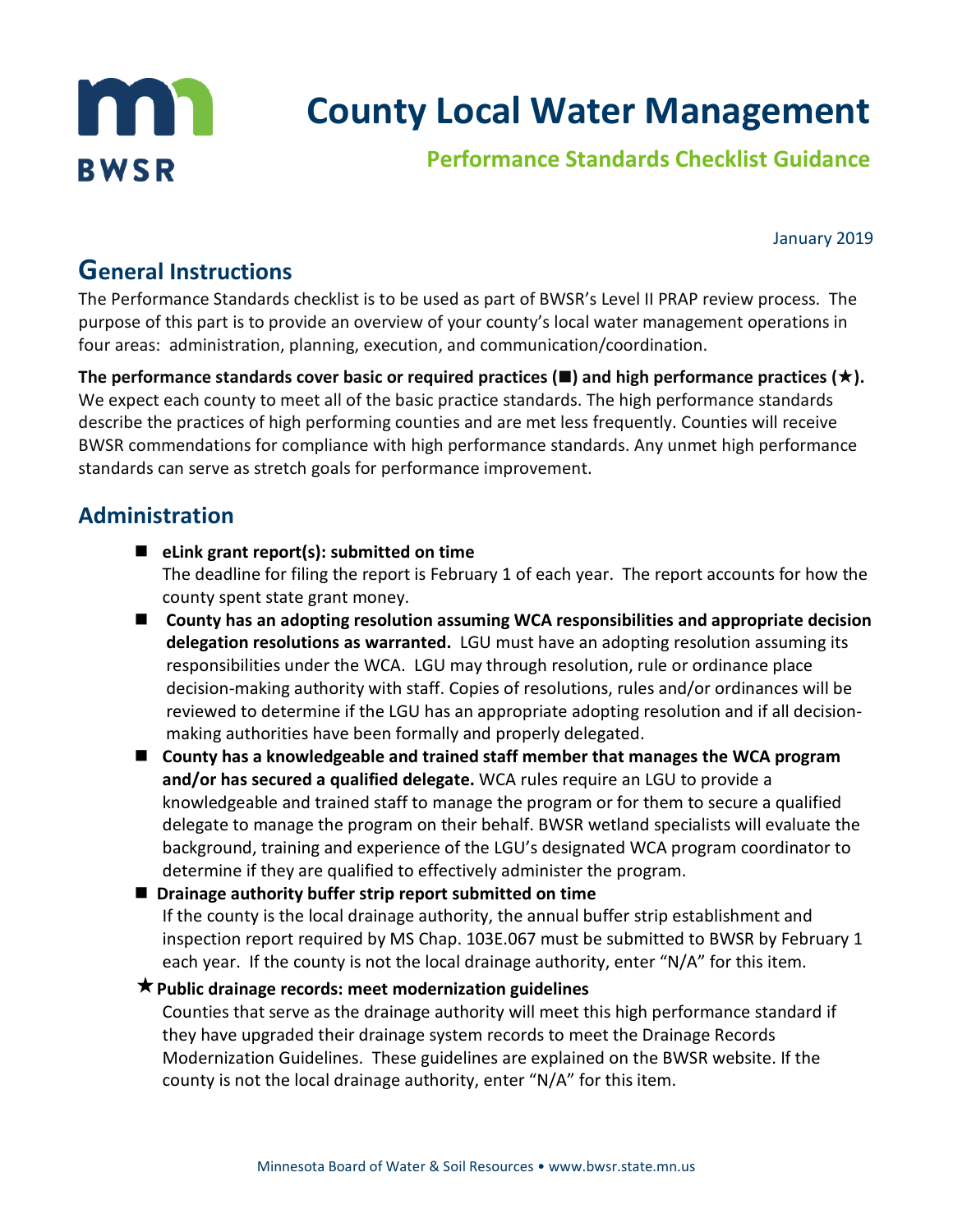## **Planning**

**Local water management plan: current**

This standard identifies whether the county is operating under a current local water management plan. According to MS Chap. 103B.311 Subp. 4, plans must cover at least 5 but no more than 10 years before an update is required.

#### **Metro counties: groundwater plan up-to-date**

In accordance with MS 103B.255, BWSR-approved, county adopted groundwater plans in cover at least five and at most ten years. This standard reflects whether a County's ground water plan is current or is due for revision. Non-metro counties and metro area counties that have chosen not to prepare a groundwater plan should mark "N/A" for this standard.

- **Biennial Budget Request submitted on time** Counties are required to submit at least the Program and Operations Grant component of the Biennial Budget Request in order to receive their Natural Resources Block Grant. In addition, counties that submit a BBR prior to applying for Clean Water Fund grants receive a rating bonus on their grant application. The BBR is submitted biennially and covers a 2-year period. There is additional guidance at http://www.bwsr.state.mn.us/grants/bbr/index.html.
- **Prioritized, Targeted and Measureable criteria are used for Goals and Objectives in the local water management plan as appropriate***.* Counties can meet this standard by ensuring that the goals and objectives in the approved water plan are prioritized based on resource value and impact issue, articulate what the planning partners want to achieve, can be evaluated for progress, and identify cost-effective, aimed, and measurable actions.
- **Water quality trend data used for short- and long-range plan priorities** Counties that meet this high performance standard will be recognized for using water quality trend data for key water resources to identify on which areas or on what programs to focus in their annual or long-range plans.

## **Execution**

- **WCA decisions and determinations made in conformance with all WCA requirements.** WCA requires LGUs to make decisions and determinations in conformance with specific noticing, timeline and other procedural and substantive requirements. BWSR wetland specialists will review a sample of decisions and determinations made by the LGU to determine if WCA rules are being followed. (N/A if delegated to another LGU)
- **WCA TEP reviews and recommendations appropriately coordinated.** WCA rules require that the TEP make findings and recommendations to the LGU in regard to decisions and various technical aspects of rule requirements. The LGU must provide a staff member to serve on the TEP and must coordinate TEP reviews and recommendations to insure that they are technically sound and timely. BWSR wetland specialists will review a sampling of various decisions and associated TEP recommendations to determine if this requirement is met. (N/A if delegated to another LGU)

### **Certified wetland delineator on staff or retainer**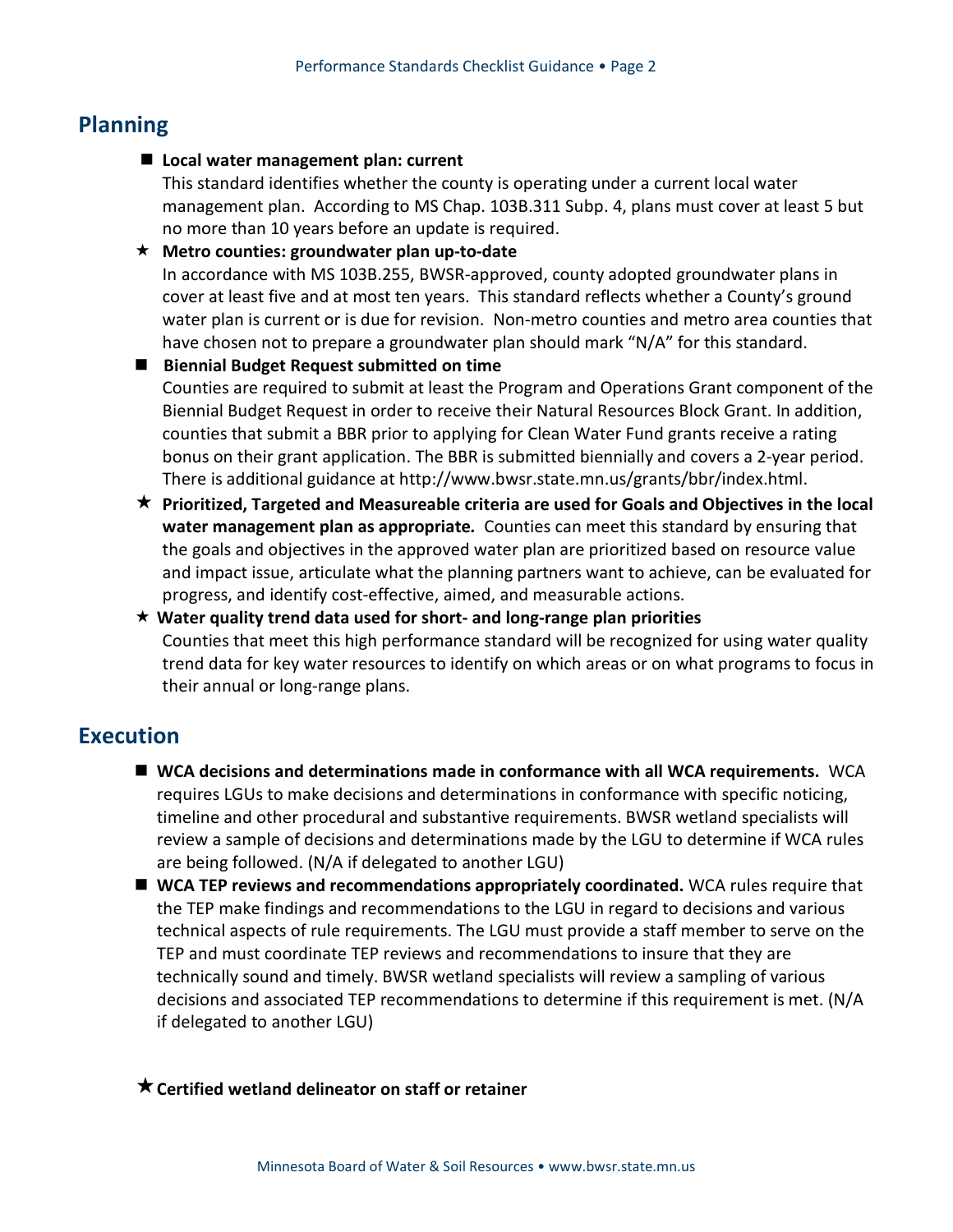Check the "yes" box if a member of the county staff is certified as a WCA wetland delineator or if the County has a standing contract with a certified private delineator who represents the County on TEPs.

#### **Water quality data collected to track outcomes for each priority concern**

Counties that meet this high performance standard will have identified outcomes or indicators for each of the priority concerns in their local water plan and be collecting water quality data to measure those outcomes.

#### **Water quality trends tracked for priority water bodies**

Counties that meet this high performance standard will have identified priority water bodies and have an established monitoring program to track the water quality of those water bodies.

### **Communication and Coordination**

#### ■ BWSR grant report(s) posted on county website

Counties that receive BWSR grants must meet website reporting requirements.

#### **★ Communication piece sent within last 12 months; indicate target**

A communication piece can be a newsletter, press release for publication in local newspapers, website article, enclosure with regular mailings, etc. that highlight the work and program opportunities of the local water management program. Check "yes" if your County has sent out a communication piece within the last 12 months, and indicate who the primary target audience for the piece was.

#### **Obtain stakeholder input: within last 5 years**

Counties that meet this high performance standard have obtained stakeholder opinions or interests in water conservation and quality issues within the past 5 years. This effort can take several forms and need not be a scientifically based, random sample. In general, BWSR recommends seeking such broad-based public input in conjunction with major plan updates in order to give stakeholders an opportunity to inform priority setting by the water planning committee.

#### **Partnerships: liaison with SWCDs/WDs and cooperative projects/tasks done**

Counties that meet this high performance standard will have conducted programs and projects in cooperation with other local government, or non-governmental entities (e.g., Pheasants Forever. local lake association). Programs will include sharing in education, monitoring, planning and implementation efforts. This standard implies a level of partnership that goes beyond the customary project cost-share match.

#### **★ Report to water plan advisory committee on plan progress**

Counties will meet this high performance standard if they annually report to their water plan advisory committee regarding the progress on specific objectives and action items in their local water management plan.

#### **★ Track progress for I & E objectives in Plan**

Counties that meet this high performance standard will have data that measures the outcomes of the public education and information objectives in the local water management plan. Types of outcomes could include changed attitudes and behaviors, increased participation in programs, and increased demand for assistance with water management